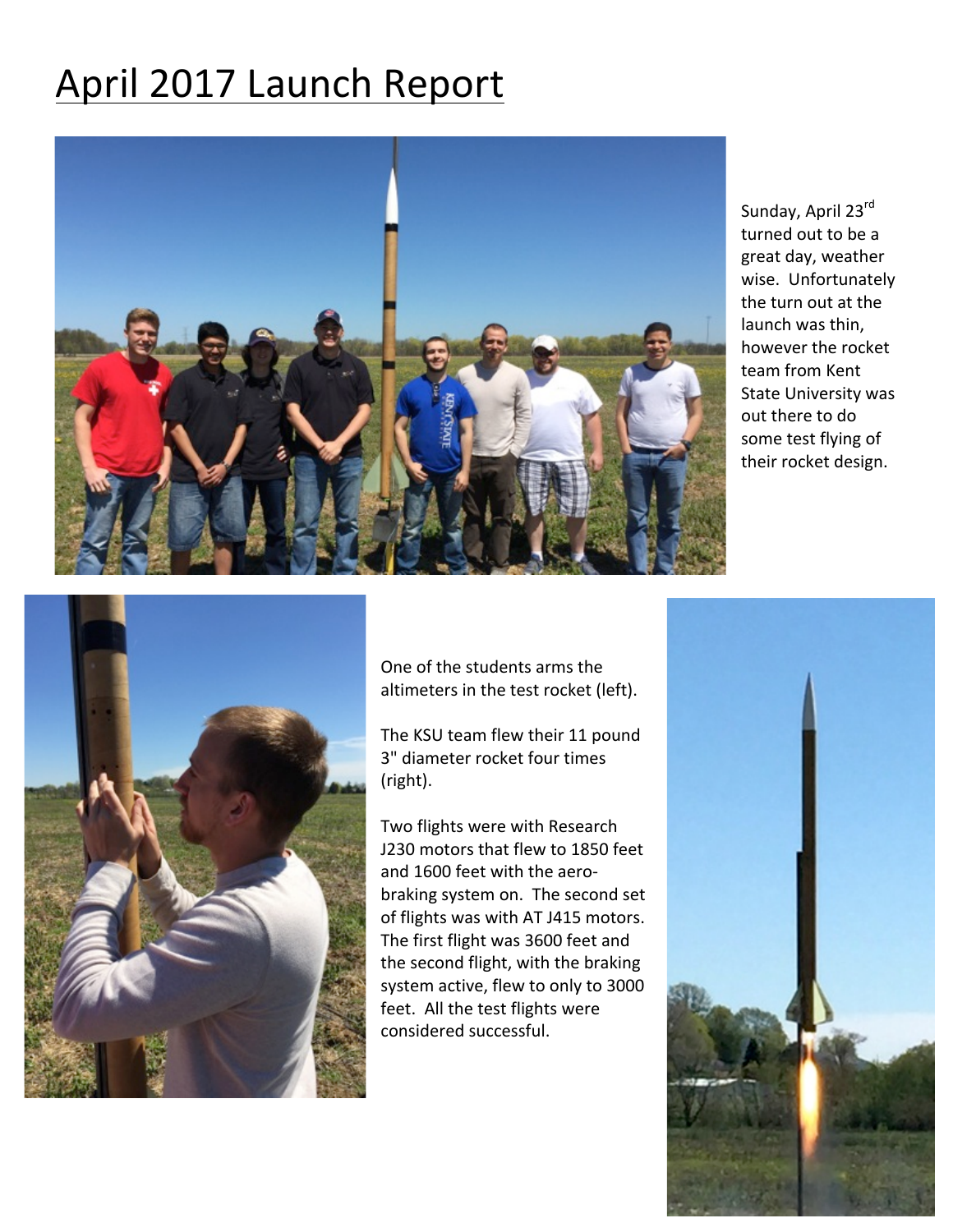

Chris Pearson (left) flew a rebuilt and repainted USR kit that had been flown at LDRS-1 36 years ago with a CTI F30 motor and a Jolly Logic Chute Release.

A first time flyer with the club, Ryan Sedletzeck (right) flew his scratchbuilt, 400% upscaled Centuri Javelin twice for the first time on Sunday. Both flights were on an AT G64 motor. The Javelin reached about 600 feet. He is planning on doing his Level 1 Certification with this rocket at GLRMR.





Ryan also flew an **Estes Nike Smoke** (left) on an AT F62. According to ThrustCurve, the Nike should've reached an apogee of about 800 feet.

Vicki Lonowski (right) poses with a two-stage Estes Helios that Mark Coburn brought out for her to fly.

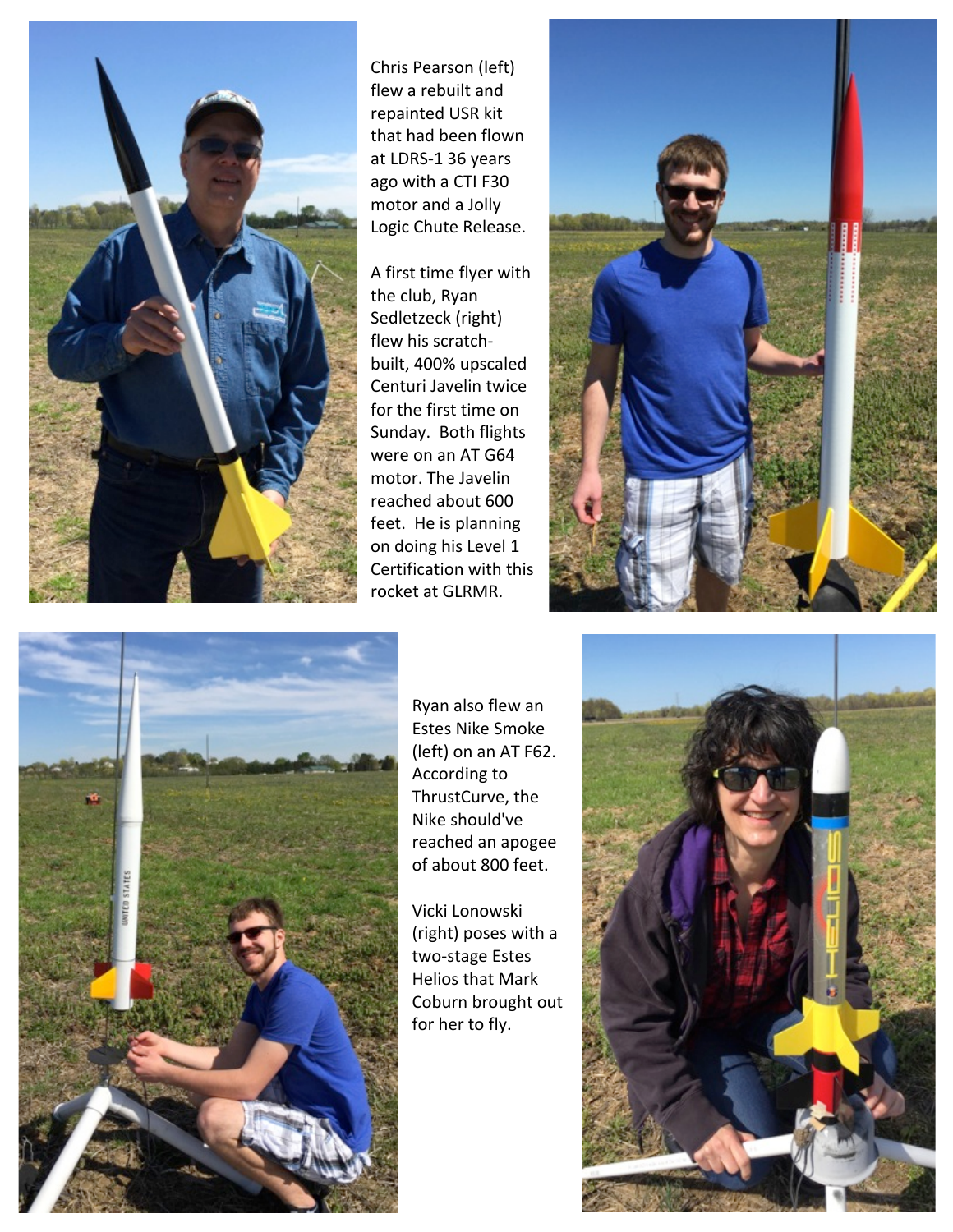

Mark Coburn and Vicki (left) pose with Mark's "Bug Juice", an extended LOC/Precision EZI-65 that he seems to fly at every launch. The 9 pound rocket flew with a Research J444 using NASSA K2 Fast propellant and flew to 3400 feet.

Mark also flew his LOC/Precision "Magnum" with a Research J485 (not pictured).





Steve Eves (above) flew his LOC/Precision "Magnum" on a Research 5 grain 54mm K600 motor using RCS Purple propellant that took it to 4000 feet. 

Chris Pearson flew a built-from-spare-parts LOC/Precision "Graduator" (left) with an AT F50 motor, once again with the Chute Release, both of which had great flights and were recovered only a couple of hundred feet from the pads.

Jerry Appenzeller flew a 1/10th scale fiberglass "Patriot", which he launched on a CTI H400 V-Max and screamed to an altitude of 3450 feet (not pictured).